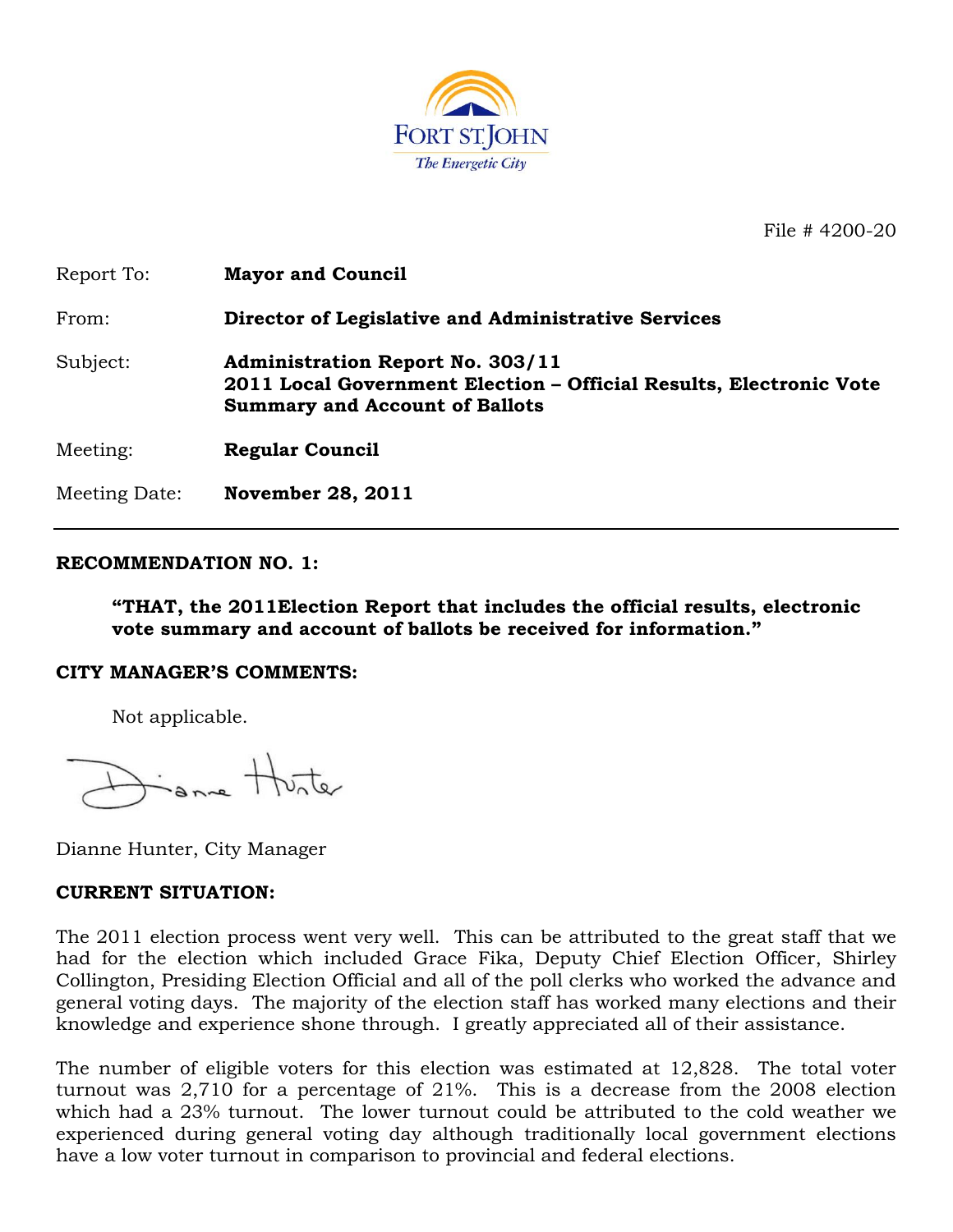## **BACKGROUND INFORMATION:**

In accordance with Section 148 of the *Local Government Act*:

- *1) within 30 days after the declaration of official election results under Section 76 for an election by acclamation or under Section 136 for an election by voting, the chief election officer must submit a report of the election results to the local government.*
- *2) in the case of an election by voting, the report under subsection (1) must include a compilation of the information on the ballot accounts for the election.*

# **ATTACHMENTS:**

- 2011 Election Results  $\bullet$
- Electronic Vote Summary and Accountability of Ballots  $\bullet$

RESPECTFULLY SUBMITTED:

Janet Prestley, Chief Election Officer Director of Legislative and Administrative Services November 21, 2011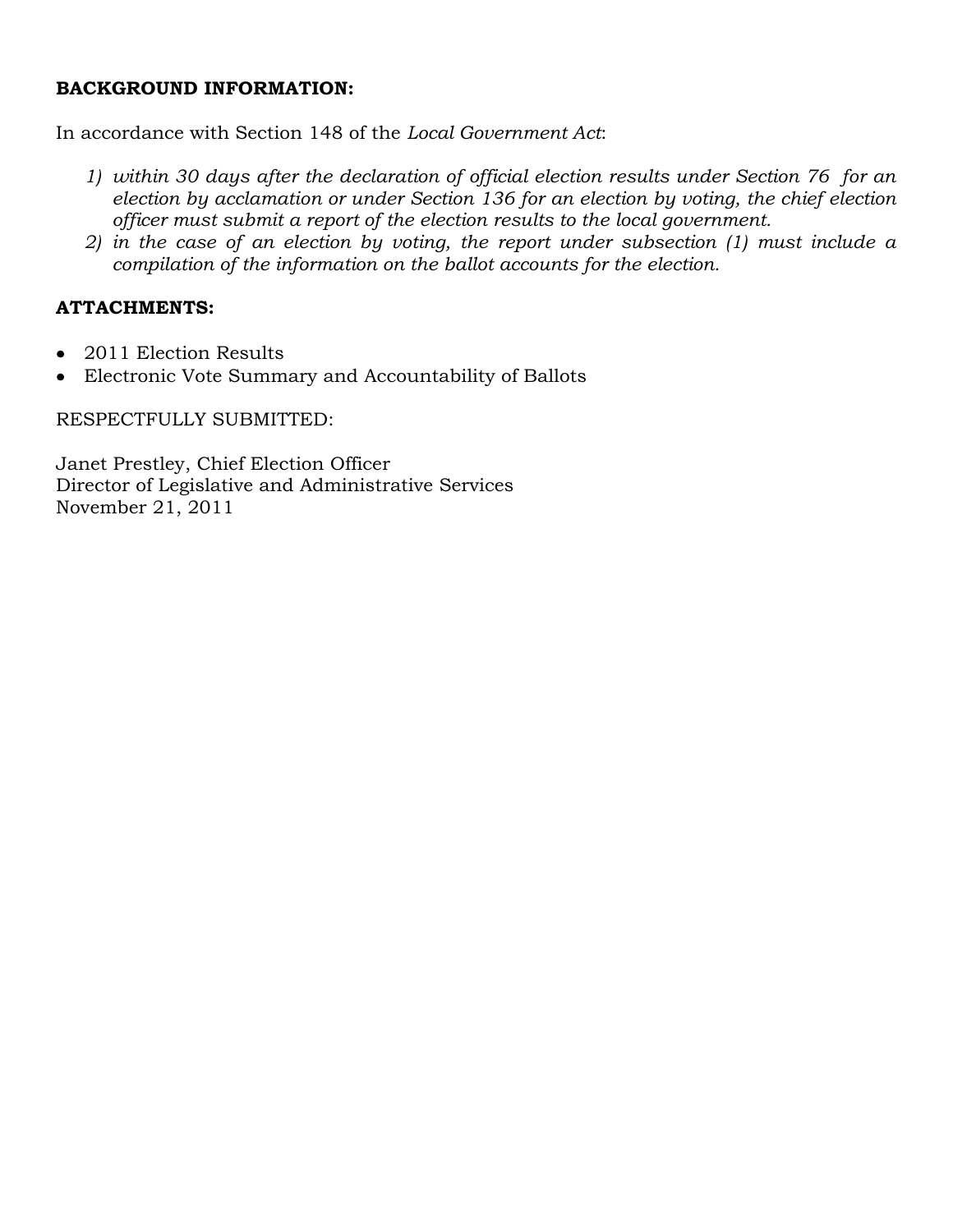### **2011 LOCAL GOVERNMENT ELECTION November 19, 2011** *OFFICIAL RESULTS*

| <b>MAYOR</b>       | <b>Advance, Special</b><br>& Mail | General<br>Voting | General<br>Voting | General<br>Voting<br>(Combine<br>d Totals) | <b>TOTAL</b><br><b>NUMBER</b><br>OF VALID<br><b>VOTES</b><br><b>CAST</b> |
|--------------------|-----------------------------------|-------------------|-------------------|--------------------------------------------|--------------------------------------------------------------------------|
| Don Irwin          | 323                               | 347               | 539               | 886                                        | 1209                                                                     |
| <b>Mike Murray</b> | 40                                | 66                | 92                | 158                                        | 198                                                                      |
| Lori Ackerman      | 391                               | 341               | 537               | 878                                        | 1269                                                                     |

| <b>COUNCILLORS</b>       | <b>Advance, Special</b><br>& Mail | General<br>Voting | General<br>Voting | General<br>Voting<br>(Combine<br>d Totals) | <b>TOTAL</b><br><b>NUMBER</b><br><b>OF VALID</b><br><b>VOTES</b><br><b>CAST</b> |
|--------------------------|-----------------------------------|-------------------|-------------------|--------------------------------------------|---------------------------------------------------------------------------------|
| <b>Trevor Bolin</b>      | 485                               | 503               | 754               | 1257                                       | 1742                                                                            |
| Dan Pope                 | 164                               | 170               | 255               | 425                                        | 589                                                                             |
| Sarah Palmer             | 257                               | 250               | 400               | 650                                        | 907                                                                             |
| <b>Gord Klassen</b>      | 467                               | 485               | 741               | 1226                                       | 1693                                                                            |
| <b>Bruce Christensen</b> | 477                               | 459               | 678               | 1137                                       | 1614                                                                            |
| Dan Davies               | 493                               | 489               | 767               | 1256                                       | 1749                                                                            |
| <b>Larry Evans</b>       | 533                               | 511               | 787               | 1298                                       | 1831                                                                            |
| <b>Brandon Joice</b>     | 109                               | 119               | 175               | 294                                        | 403                                                                             |
| <b>Byron Stewart</b>     | 375                               | 370               | 551               | 921                                        | 1296                                                                            |
| Tamara Wilkinson         | 160                               | 203               | 293               | 496                                        | 656                                                                             |
| <b>Carol Kube</b>        | 121                               | 130               | 224               | 354                                        | 475                                                                             |

#### **Referendum Question**

Are you in favour of the City of Fort St. John continuing to fluoridate its water supply?

| Yes | 452 | 424 | 634 |      |
|-----|-----|-----|-----|------|
| No  | 280 | 316 | 506 | 1102 |

| <b>Estimated Number of</b><br><b>Eligible Voters</b> | 12,828 |
|------------------------------------------------------|--------|
| <b>Voter Turnout</b>                                 | 2710   |
| %                                                    | 21%    |

The determination of official election results was made by the Chief Election Officer on November 21, 2011 and is based on ballot accounts as amended or prepared by the Chief Election Officer.

Janet Prestley Chief Election Officer November 21, 2011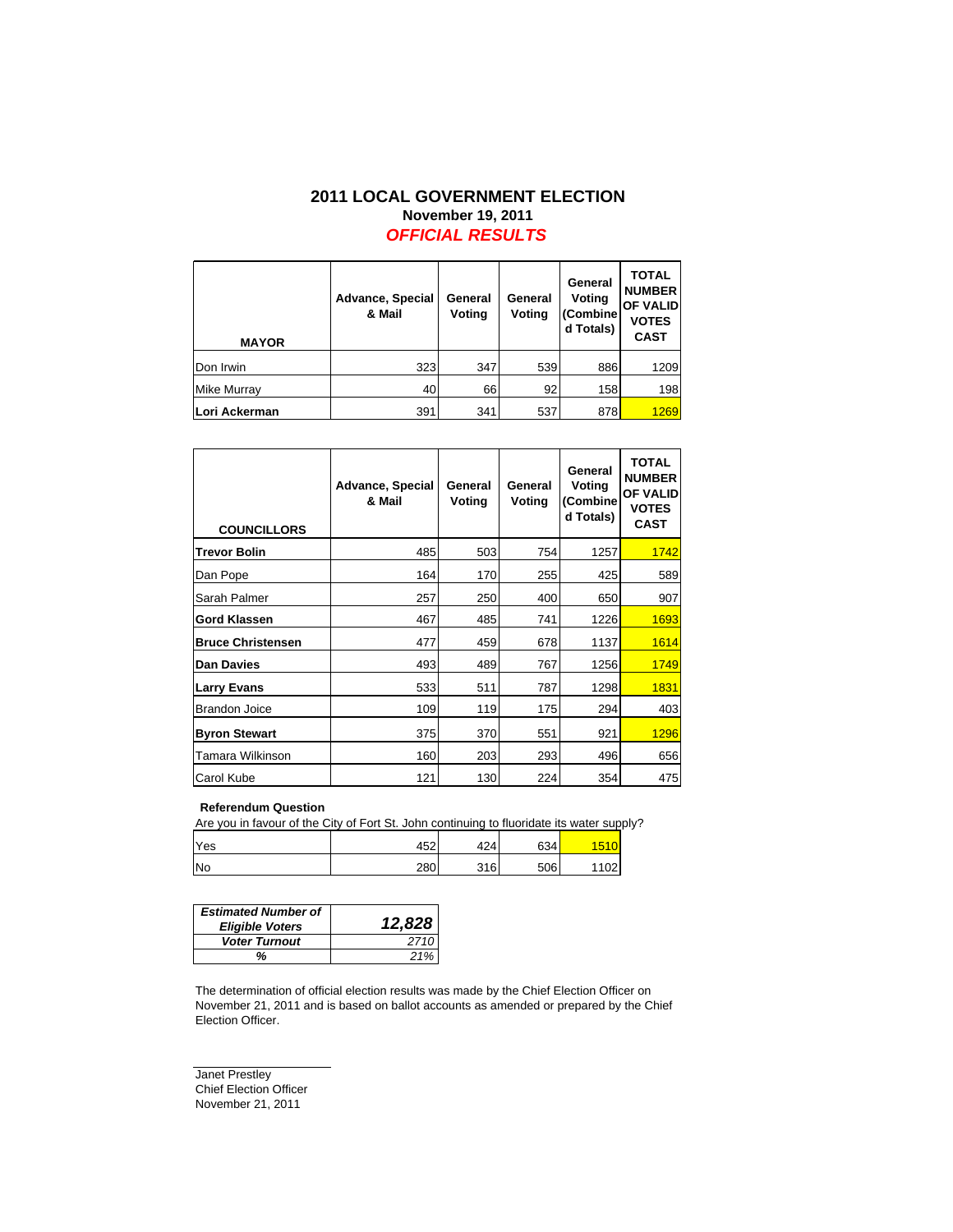| <b>BALLOT COUNT (at close of poll November 9)</b> |     |      |        |  |
|---------------------------------------------------|-----|------|--------|--|
| boxes                                             | 9   | 1000 | 9,000  |  |
| packaged (plastic wrap)                           | 3   | 200  | 600    |  |
| elastic                                           | 3   | 50   | 150    |  |
| loose                                             | 145 |      | 145    |  |
|                                                   |     |      |        |  |
| <b>Total unused ballots</b>                       |     |      | 9,895  |  |
|                                                   |     |      |        |  |
| <b>Ballots Issued but not Cast</b>                |     |      |        |  |
| <b>Ballots Issued and Cast</b>                    |     |      | 211    |  |
| Mail Ballots to November 9                        |     |      | 14     |  |
| Spoiled Ballots to November 9                     |     |      |        |  |
| <b>Test Ballots</b>                               |     |      | 6      |  |
| Total ballots used to close of polls Nov. 9       |     |      | 231    |  |
| <b>Total Ballots Reconciliation</b>               |     |      | 10,126 |  |

| <b>BALLOT COUNT (at close of poll November 16)</b> |     |      |        |  |
|----------------------------------------------------|-----|------|--------|--|
| boxes                                              | 9   | 1000 | 9,000  |  |
| packaged (plastic wrap)                            |     | 100  | 100    |  |
| elastic                                            | 4   | 50   | 200    |  |
| loose                                              | 138 |      | 138    |  |
| Total unused ballots                               |     |      | 9,438  |  |
|                                                    |     |      |        |  |
| "extra" ballots in packages                        |     |      |        |  |
| <b>Ballots Issued but not Cast</b>                 |     |      |        |  |
| <b>Ballots Issued and Cast</b>                     |     |      | 665    |  |
| Mail Ballots to November 16                        |     |      | 14     |  |
| Spoiled Ballots to November16                      |     |      | 3      |  |
| <b>Test Ballots</b>                                |     |      | 6      |  |
| Total ballots used to close of polls Nov. 16       |     |      | 688    |  |
| <b>Total Ballots Reconciliation</b>                |     |      | 10,126 |  |

| <b>BALLOT COUNT (at close of poll November 17)</b> |     |      |        |  |
|----------------------------------------------------|-----|------|--------|--|
| boxes                                              | 9   | 1000 | 9,000  |  |
| packaged (plastic wrap)                            |     | 100  | 100    |  |
| elastic                                            | 3   | 50   | 150    |  |
| loose                                              | 115 |      | 115    |  |
| Total unused ballots                               |     |      | 9,365  |  |
|                                                    |     |      |        |  |
| Ballots Issued but not Cast                        |     |      | 0      |  |
| <b>Ballots Issued and Cast</b>                     |     |      | 738    |  |
| Mail Ballots to November 17                        |     |      | 14     |  |
| Spoiled Ballots to November 17                     |     |      | 3      |  |
| <b>Test Ballots</b>                                |     |      | 6      |  |
| Total ballots used to close of polls Nov. 17       |     |      | 761    |  |
| <b>Total Ballots Reconciliation</b>                |     |      | 10.126 |  |